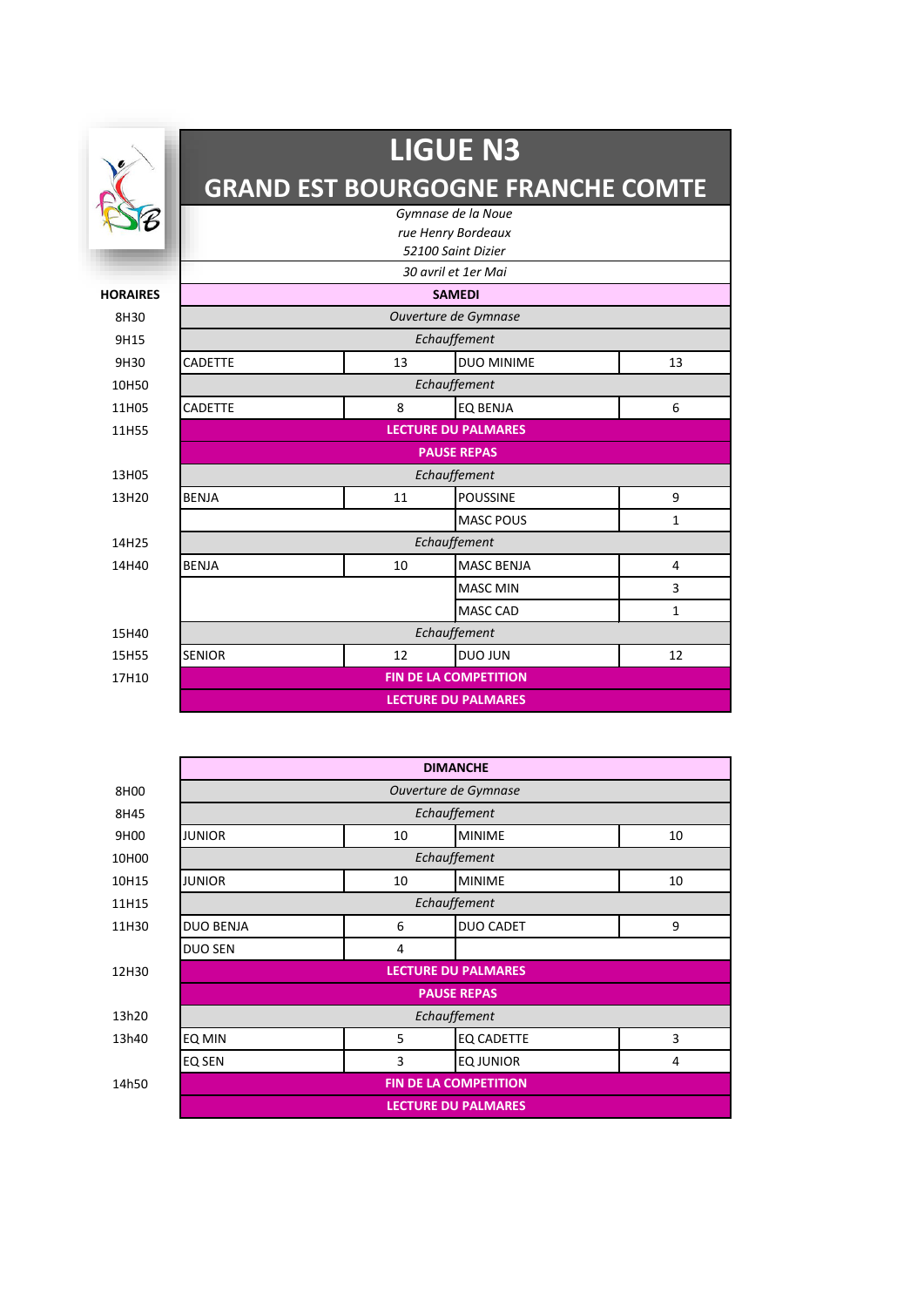## LIGUE N3 GRAND EST / BOURGOGNE FRANCHE COMTE

| SE                                       | Gymnase de la Noue  |                              |                            |                                                             |                  |  |
|------------------------------------------|---------------------|------------------------------|----------------------------|-------------------------------------------------------------|------------------|--|
| rue Henry Bordeaux<br>52100 Saint Dizier |                     |                              |                            |                                                             |                  |  |
|                                          | 30 avril et 1er Mai |                              |                            |                                                             |                  |  |
| <b>HORAIRES</b>                          |                     |                              | <b>SAMEDI</b>              |                                                             | Bourgogne        |  |
| 8H30                                     |                     |                              | Ouverture de Gymnase       |                                                             | <b>Grand est</b> |  |
| 9H15                                     |                     |                              | Echauffement               |                                                             |                  |  |
| 9H30                                     | <b>CADETTE</b>      | <b>BALLET Lea</b>            | DUO MINIME                 | AUXERRE TWIRLING SPORT 02 : Charlène & Luna                 |                  |  |
|                                          |                     | <b>SEMNONT Camille</b>       |                            | T.C. BELFORTAIN 07 : Célia & Lola                           |                  |  |
|                                          |                     | <b>BASTIDE Amélie</b>        |                            | FRTC LESSE 03 : Lola & Luna                                 |                  |  |
|                                          |                     | <b>BIDAOUI Lina</b>          |                            | FRTC LESSE 04 : Joy & Margot                                |                  |  |
|                                          |                     | <b>BRUNNER Valentine</b>     |                            | L'ESPERANCE DE CHALONS-EN-CHAMPAGNE 02 : Alycia & Garance   |                  |  |
|                                          |                     | <b>CHOSEROT Camille</b>      |                            | L'ESPERANCE DE CHALONS-EN-CHAMPAGNE 03 : Elina & Elisa      |                  |  |
|                                          |                     | <b>DALLEM Maeline</b>        |                            | SAINT DIE DES VOSGES T.C. 01 : Adélaïde & Pauline           |                  |  |
|                                          |                     | <b>DECKER Noemie</b>         |                            | SPORTS ET LOISIRS DE L'ORNEL TWIRLING 04 : Camille & Léonie |                  |  |
|                                          |                     | <b>DUCRET Camille</b>        |                            | <b>F.B. MAISONGOUTTE 07 : Noa &amp; Océane</b>              |                  |  |
|                                          |                     | ELYAGOUBI-CORNU Janna        |                            | T.B. YUSSOIS 02 : Chloe & Erine                             |                  |  |
|                                          |                     | <b>GAUTHIER Noëlysse</b>     |                            | TBC HAGUENAU 04 : Ilana & Leana                             |                  |  |
|                                          |                     | <b>JANOT Amandine</b>        |                            | TWIRLING CLUB D'ASFELD 02 : Emma & Lyloo                    |                  |  |
|                                          |                     | <b>KOESTEL Ines</b>          |                            | TWIRLING CLUB DE COMMERCY 02 : Marie & Mélinda              |                  |  |
| 10H50                                    |                     |                              | Echauffement               |                                                             |                  |  |
| 11H05                                    |                     | <b>LEGROS Mathilde</b>       | <b>EQUIPE BENJA</b>        | T.C. BELFORTAIN 02                                          |                  |  |
|                                          |                     | <b>MARILL Gaëlle</b>         |                            | <b>FRTC LESSE 02</b>                                        |                  |  |
|                                          |                     | <b>MULLER Eleonore</b>       |                            | LES TWIRLING D'OBERNAI 02                                   |                  |  |
|                                          |                     | PIERRON Marie-Lou            |                            | <b>TWIRLING CLUB D'ASFELD 02</b>                            |                  |  |
|                                          |                     | <b>SCHROTZENBERGER Elsa</b>  |                            | <b>TWIRLING CLUB DE FORBACH 02</b>                          |                  |  |
|                                          |                     | <b>SLIMANI Mariem</b>        |                            | <b>TWIRLING CLUB DE MOURMELON 01</b>                        |                  |  |
|                                          |                     | <b>VILLIN Emilie</b>         |                            |                                                             |                  |  |
|                                          |                     | <b>WAGNER Chloé</b>          |                            |                                                             |                  |  |
| 11H55                                    |                     |                              | <b>LECTURE DU PALMARES</b> |                                                             |                  |  |
|                                          |                     |                              | <b>PAUSE REPAS</b>         |                                                             |                  |  |
| 13H05                                    |                     |                              | Echauffement               |                                                             |                  |  |
| 13H20                                    | BENJAMINE           | <b>BOYAT Alice</b>           | POUSSINE                   | <b>BACH BLETTERIE Lily</b>                                  |                  |  |
|                                          |                     | GADRET Zoé                   |                            | <b>CASPAR Sahra</b>                                         |                  |  |
|                                          |                     | <b>MARGUET Louison</b>       |                            | <b>COLLARD Julia</b>                                        |                  |  |
|                                          |                     | <b>AUBRIOT Mélinda</b>       |                            | <b>HAMANT Clara</b>                                         |                  |  |
|                                          |                     | <b>BERTRAND RADET Lokina</b> |                            | <b>KIRCHMANN Margot</b>                                     |                  |  |
|                                          |                     | <b>BOUZIER Lisa</b>          |                            | LE PEUCH Rose                                               |                  |  |
|                                          |                     | <b>BROBST Erine</b>          |                            | <b>MULLER Cléa</b>                                          |                  |  |
|                                          |                     | <b>DE PALO Camille</b>       |                            | <b>NEPPEL RENKES Agathe</b>                                 |                  |  |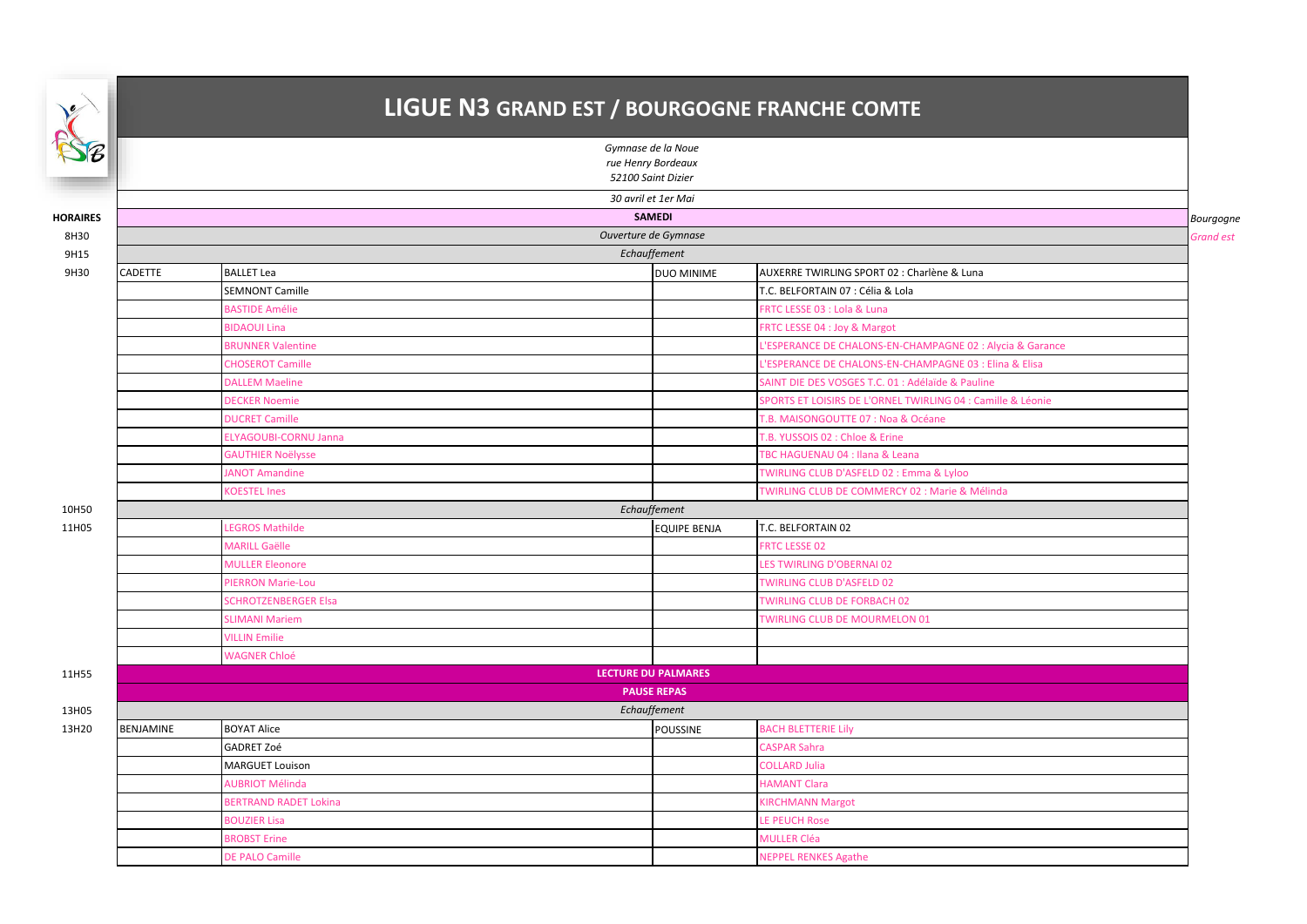|       |                            | <b>DEWEZ Anaïs</b>          |                       | <b>RAMEAU Manon</b>                                              |
|-------|----------------------------|-----------------------------|-----------------------|------------------------------------------------------------------|
|       |                            | <b>FENNER Justine</b>       | <b>MASC POUSSIN</b>   | <b>FIAUX Toma</b>                                                |
|       |                            | <b>FOURDRINIER Romane</b>   |                       |                                                                  |
| 14H25 | Echauffement               |                             |                       |                                                                  |
| 14H40 |                            | <b>GARNIER Noemie</b>       | MASC BENJAMIN         | <b>BERTRAND Louis</b>                                            |
|       |                            | <b>GEANT Lyloo</b>          |                       | <b>HERTZ Maël</b>                                                |
|       |                            | <b>GIRONNAY Mila</b>        |                       | <b>KAUFFMANN Sacha</b>                                           |
|       |                            | <b>MATHIEU Maeva</b>        |                       | ROHFRITSCH-WAHL Arthur                                           |
|       |                            | <b>MEISTERTZHEIM Alicia</b> | <b>MASC MINIME</b>    | <b>BEURTHERET Roméo</b>                                          |
|       |                            | <b>POCHARD-PIERRET Luna</b> |                       | <b>DE PALO Louis</b>                                             |
|       |                            | <b>ROUSSEL Elisa</b>        |                       | <b>MATHIEU Noa</b>                                               |
|       |                            | SMIGIELSKI Lya              | <b>MASC CADET</b>     | <b>BIGOT Joshua</b>                                              |
|       |                            | <b>THIL Enola</b>           |                       |                                                                  |
|       |                            | <b>UYGUN Sibel</b>          |                       |                                                                  |
| 15H40 |                            |                             | Echauffement          |                                                                  |
| 15H55 | <b>SENIOR</b>              | <b>BUREAU Alienor</b>       | <b>DUO JUNIOR</b>     | T.C. BELFORTAIN 08 : Gwenaelle & Lou                             |
|       |                            | <b>BIEWER Anna Maria</b>    |                       | <b>ENSISHEIM TWIRL 03 : Amelie &amp; Cataline</b>                |
|       |                            | <b>BLANCKAERT Deborah</b>   |                       | LES VIOLETTES 02 : Amandine & Lou-Ann                            |
|       |                            | <b>CANET Louane</b>         |                       | LES VIOLETTES 03 : Coraline & Maelle                             |
|       |                            | <b>GUNTZ Noémie</b>         |                       | S.O. D'ILLKIRCH-GRAFFENSTADEN 05 : Amélie & Clara                |
|       |                            | <b>KRUMM Valentine</b>      |                       | S.O. D'ILLKIRCH-GRAFFENSTADEN 06 : Gaêtane & Léa                 |
|       |                            | <b>MULLER Cecile</b>        |                       | <b>T.C. COLMAR 03 : Camille &amp; Noemie</b>                     |
|       |                            | <b>PAUL Lou Anne</b>        |                       | T.C. VAGNEY 02 : Jeanne & Malorie                                |
|       |                            | <b>RITTER Pauline</b>       |                       | T.C. WOUSTVILLER 08 : Clara & Julie                              |
|       |                            | <b>SCHMIDT Auréline</b>     |                       | TWIRLING BATON DE PONT-A-MOUSSON LES P.A.M.'S. 03 : Anaïs & Swan |
|       |                            | <b>SCHMITT Louna</b>        |                       | TWIRLING CLUB DE COMMERCY 04 : Aëlys & Wyllo                     |
|       |                            | <b>SCHULTZ Amélie</b>       |                       | TWIRLING CLUB DE MOURMELON 02 : Odéva & Sarah                    |
| 17H10 |                            |                             | FIN DE LA COMPETITION |                                                                  |
|       | <b>LECTURE DU PALMARES</b> |                             |                       |                                                                  |

|       | <b>DIMANCHE</b>      |                           |               |                          |  |  |
|-------|----------------------|---------------------------|---------------|--------------------------|--|--|
| 8H00  | Ouverture de Gymnase |                           |               |                          |  |  |
| 8H45  | Echauffement         |                           |               |                          |  |  |
| 9H00  | <b>JUNIOR</b>        | <b>MARECHAL Lilou</b>     | <b>MINIME</b> | <b>BOILLOT Julie</b>     |  |  |
|       |                      | <b>BUBEL Julie</b>        |               | <b>MARECHAL Mila</b>     |  |  |
|       |                      | <b>CABORET Erine</b>      |               | <b>BOUZRAR Emma</b>      |  |  |
|       |                      | <b>CAZIER Sarah</b>       |               | <b>CHAHID Leyla</b>      |  |  |
|       |                      | <b>DEGIANPIETRO Clara</b> |               | <b>CLASSEN Mai-Ly</b>    |  |  |
|       |                      | <b>DUBOIS Aëlys</b>       |               | <b>COMBES Alyssia</b>    |  |  |
|       |                      | <b>DUBOIS Wyllo</b>       |               | <b>COQUERELLE Nina</b>   |  |  |
|       |                      | <b>GAENG Alisée</b>       |               | <b>DELLINAVELLI Luna</b> |  |  |
|       |                      | <b>GAMPER Cataline</b>    |               | <b>FALCI Cléo</b>        |  |  |
|       |                      | <b>GRAVILLIER Clara</b>   |               | <b>GASPARI Chiara</b>    |  |  |
| 10H00 | Echauffement         |                           |               |                          |  |  |
| 10H15 |                      | <b>HOUOT Amelie</b>       |               | <b>JACQUES Chloe</b>     |  |  |